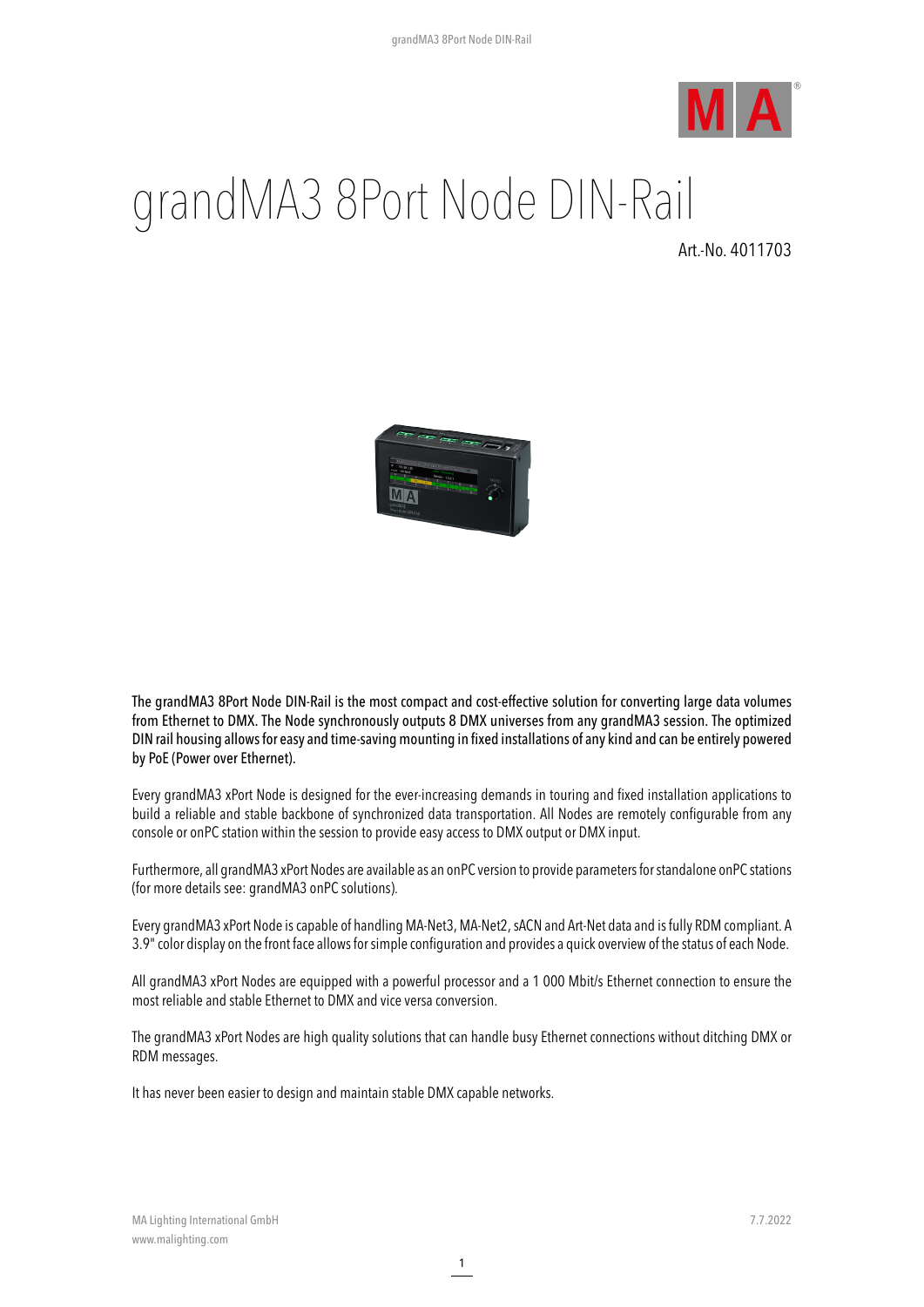

| Scope of delivery        | Art.-No.                         | <b>Article</b>                                                            | <b>Quantity</b> |
|--------------------------|----------------------------------|---------------------------------------------------------------------------|-----------------|
|                          | 4025837                          | MA Quick Manual for grandMA3 Nodes DIN-Rail                               | 1               |
|                          |                                  | 1x connector for power supply (MC 1,5/3-ST1-5,08), Art. No. 4022468       |                 |
|                          |                                  | 8x connector for DMX/MIDI/LTC (FK-MC 0,5/3-ST-2,5), Art.No. 4022469       |                 |
| Technical Specifications | <b>Parameters</b>                | none                                                                      |                 |
|                          | <b>Parameters Mode2</b>          | none                                                                      |                 |
|                          | <b>Operating voltage/ Supply</b> | AC 100 - 240 V; 50/60 Hz                                                  |                 |
|                          | voltage                          | PoE (IEEE 802.3af; 48 V DC/max. 12 W)                                     |                 |
|                          | Power                            | max. 15 VA                                                                |                 |
|                          | <b>Operating Temperature</b>     | -10 °C up to 50 °C / 14 °F up to 122 °F                                   |                 |
|                          | <b>Dimensions</b>                | $150 \times 50 \times 90$ mm / 6 x 2 x 4 in                               |                 |
|                          |                                  | (width x depth x height)                                                  |                 |
|                          | Net weight                       | $1$ kg / $3$ lbs                                                          |                 |
|                          | <b>Connectors</b>                | 1 x Power (3pin PCB connector)                                            |                 |
|                          |                                  | 1 x Ethernet/RJ45                                                         |                 |
|                          |                                  | 8 x DMX512-A Out (3pin PCB connector)                                     |                 |
|                          |                                  | 1 x USB 2.0 (type A)                                                      |                 |
| Article                  | Art.-No.                         | <b>Article</b>                                                            |                 |
|                          | 4011703                          | grandMA3 8Port Node DIN-Rail                                              |                 |
|                          |                                  |                                                                           |                 |
| Accessories              | Art.-No.                         | Article                                                                   |                 |
|                          | 4021731                          | Adapter cable set for grandMA3 8Port Node DIN-Rail, DMX via XLR 5pin, (8x |                 |

RJ45 to RJ45)

RJ45)

4021734 Adapter cable set for grandMA3 8Port Node DIN-Rail, DMX via RJ45, (8xcable

cable DMX/XLR5 (length 0.5m), 1xcable RJ45, 1x built-in socket etherCON/

DMX/RJ45 (length 0.5m), 1x cable RJ45, 1x built-in socket etherCON/RJ45 to